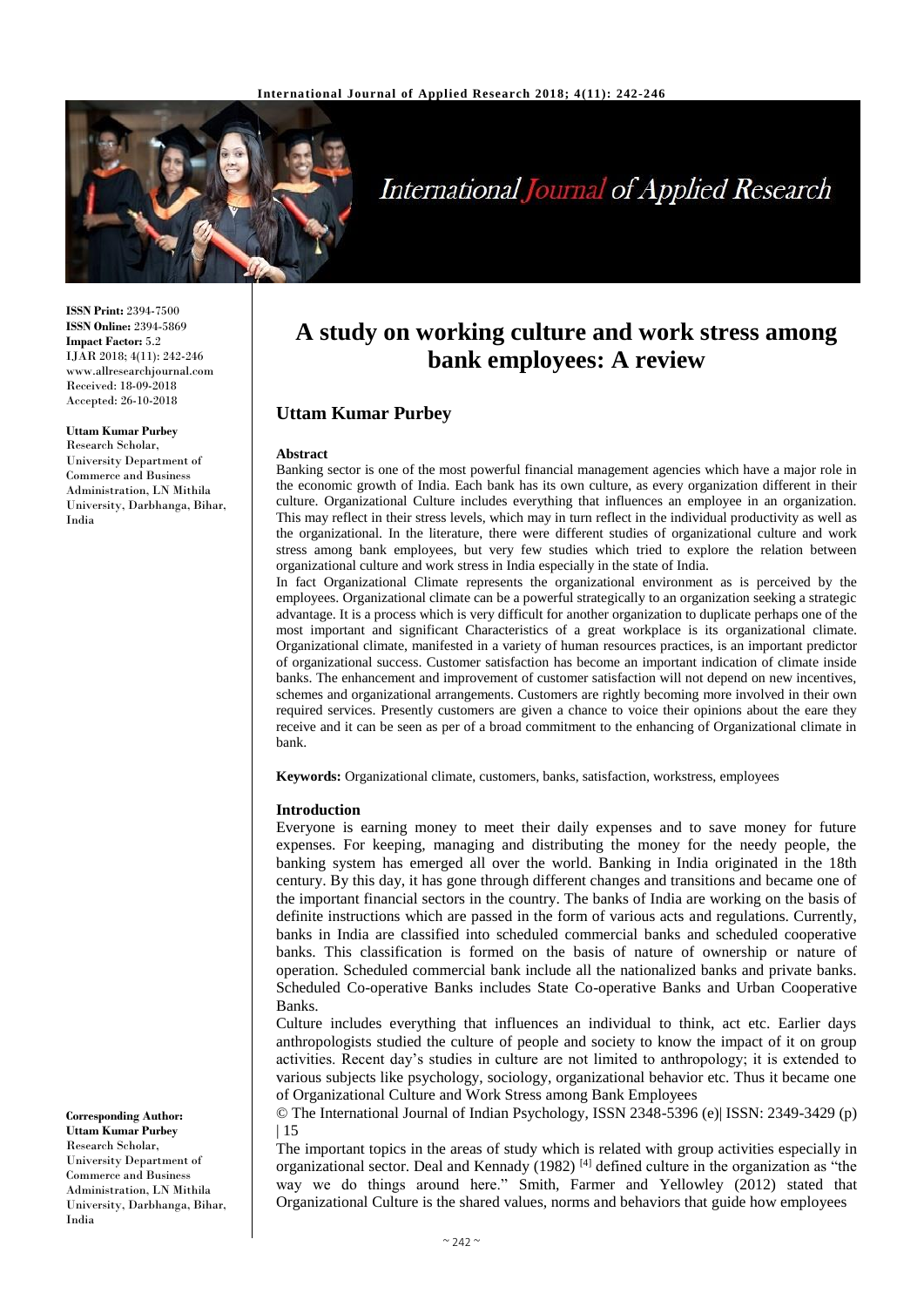work within organization and act as a cohesive group. Culture exists in every organization and influences the performance of the individual and influences group performances. Therefore it is important to study the factors related with culture in this continually changing environment.

Stress is the dynamic condition in which an individual is confronted with an opportunity, constraint or demand related to what he/she desires and for which the outcome is received to be both uncertain and important. As the definition states some outcomes are uncertain, the individual have to work to achieve success by overcoming all the challenges, because it is important to him. Sometimes, this will motivate the individual, but some time it may go worst. Just like everyone, individuals working in an organization also facing stress which increase or decrease his performance. Here it becomes important to study and different factors associated with stress in the work place.

Culture of the organization and the stress which arises from working condition are two important factors which largely influence the performance of any employee in a working organization. Both the factors influence the individual in an organization separately or may act together. Therefore, it is also important to find out the hidden relationship between organizational or individual factors with above said factors. It is also important to pull out the relationship between culture and stress in the banks to boost the performance the organization. There are different studies which tried to uncover the relationships. There exist studies which tried to know the relationship between various demographic and organizational variable, of bank employees. There also exist studies which are related with demographic variables and work stress of bank employees suggests that researchers have to pay keen attention to the relationship between organizational culture and work stress.

Banking sector is one of the major sectors which influence Indian economy. It helped Indian economy to grow up as well as helped the government to expand various services to the people. To grow faster and to extend the hands to the people, country have to boost the performance of the banks in India. Therefore it is important to study various psychological factors which influence the performance of the banks. Without any doubt, anyone can say that, human performances are the backbone of success of any organization. Hence, it can be assumed that employee who is working in the banks have a greater role in predicting the performance of banks. Here comes the importance of studying the various factors which influences the performance of the employees of the banking sector. Among different important variables, organizational culture and work stress are the most important and researched area in the field of banking sector. By studying above said variables and through the results, authorities can understand more about organizational culture and work stress. This study is significant in uncovering the relationship between demographic variables, organizational culture and work stress. This study may also bring knowledge of changing nature of the bank employees; the importance of psychological variables in the work place and the importance of intervention or training needs of the employees. The result will be significant to Indian economy as it will enhance the productivity of the Indian bank employees and the organization.

# **Literature review**

As organizational culture, defined the strategic and coherent approach of valuable assets of an organization or a business, where people who work in it both individually and collectively contribute to the achievement of its objectives. Job satisfaction of human resources can be seen as a "set of interrelated policies" with ideological and philosophical foundations. Four aspects constitute the essential perspective of job satisfaction related to the aspect of organizational culture:

- A specific set of beliefs and assumptions
- Strategic orientation of information on the decisions of people management
- The central participation of supervisors
- Dependence on a set of tools that shape employment's relationships (Sempane, Rieger,& Roodt, 2002)

Specifically, strategies of organizational culture deal with the achievement of objectives in the areas summarized below.

## **Organizational effectiveness**

Specific practices create the basic competencies that determine how firms compete. Extensive research has shown that such practices can have a significant impact on business performance. Strategies of organizational culture support programs that improve organizational effectiveness and policy development in areas such as knowledge management, talent management / workforce skills and generally provide a suitable working environment for employees. In addition, these strategies involved in the development of continuous improvement and customer relations (Shurbagi & Zahari, 2012).

## **Human capital management**

Human resources department of an organization consists of people who work there, on which depends the success of the business. Human capital is the human factor in the process of organizing. The combined intelligence, skills and experience are the elements that give the organization its distinctive character. The human resources of an enterprise consists of those people who are able to learn, adapt quickly to any changes, have innovative ideas, providing thereby a creative impulse that if applied properly can ensure the long term survival of the organism. Human capital is considered to be the main asset of an organization and for this reason the firms should invest in it with a view to ensuring not only the survival but also growth.

They ensure that organization obtains and retains the skilled, dedicated and knowledgeable workforce needs. This means that it takes action to assess and meet the future needs of its people and to strengthen and develop the innate abilities by providing not only financial supplies in exchange for their employment and opportunities for further education and employment advancement (Tata & Prasad, 1998).

## **Knowledge management**

The term "knowledge management" means any process or practice of creating, acquiring, capturing, sharing and use of knowledge to enhance the learning and performance of employees in enterprises. Knowledge management aims to support the development of enterprise specific knowledge and skills as a result of the organizational learning process (Tsang, 2010).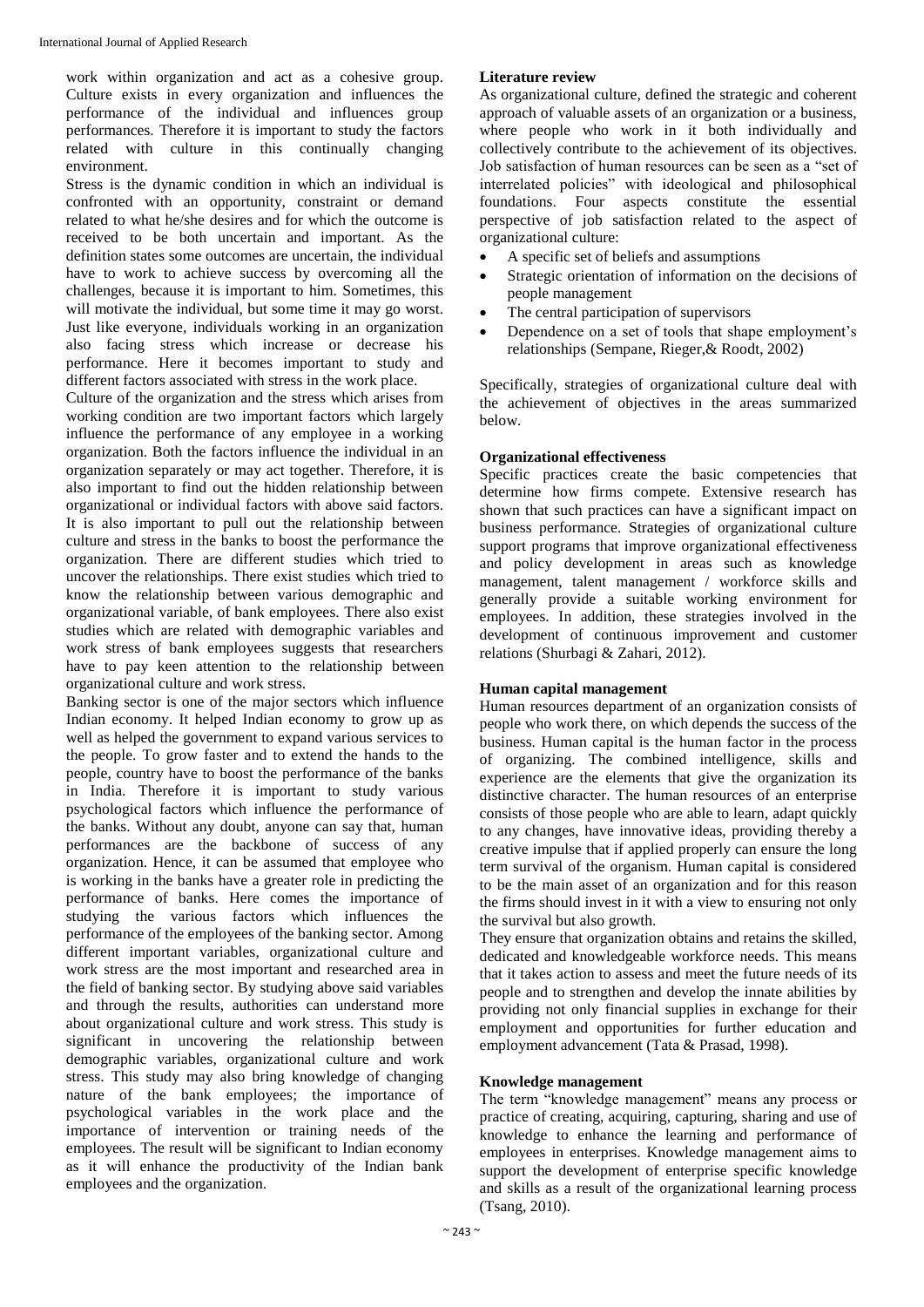#### **Management of motives and fees**

Strategic management aims to enhance motivation, engagement in work, commitment and dedication of employees to business goals. It is those policies and procedures that ensure the effort of the staff and reward them for doing that and succeed (Xenikou & Furnham, 1996).

#### **Employee's relations**

The ultimate goal, through the strategic organizational management of human resources is to create a climate in which there is productive and harmonious relationship, which is maintained through partnerships between management and workers of the company (Xiaoming & Junchen, 2012).

## **Meeting different needs**

Organizational management aims to develop and implement policies that will bring balance and adapt to the needs of stakeholders and to provide management of a diverse workforce, but taking into account individual and diversity of groups in employment, personal needs, work style, aspirations and providing equal opportunities for all (Zhang & Liu, 2003).

## **Bridging gap between theory and reality**

Recent researches prove, that most of the times, there is a wide gap between theory and practice. Heads of respective companies or organizations may start out with the intention to implement some or all of the goals set, but conclude that the implementation is often very difficult. This is because both from the context and process of implementation problems arise such as: other business priorities, short-term approach, and limited support from administrators, inadequate infrastructure support processes, lack of resources, and resistance to change and lack of confidence. A primary objective of strategies of organizational culture is to bridge this gap by making every effort to ensure that the objectives are translated into sustained and effective action. To do this, members of Human Resources should remember and be confident that it is relatively easy to come up with new and innovative policies and practices if they wish. The challenge to be faced is then only put them on (Tsang, 2010).

## **Objective of the study**

- 1. To study the theoretical comparative study of theoretical background of organizational climate, organizational effectiveness and customer satisfaction
- 2. To present the framework of customer services of Banks in India.
- 3. To study the perceptions of Bank managers and staff on different dimensions of organizational climate in selected Bank.
- 4. To study the impact of organizational climate and organizational effectiveness

The Banking Sector Banks, in their current form, with the complexity of financial and investment available products is one of the most essential factors to strengthen the economy. It is known that banks are the intermediaries between the investor and the saver, associating the need of the entrepreneur or individual to make an investment business-

with the need of saver to deposit money in a bank, which is interest.

Banks are the most typical and traditional type of intermediary financial systems and dominant throughout the system of financial intermediation. One definition could be as follows: "Banks are financial intermediaries, between the surplus and deficit units of the economy, improving the efficiency of the financial system". The "Bank" term derived from the ancient Greek word "trapeze" from which they come and the Latin words bank, banca and banque. Simple banks existed in ancient Athens, and the first organized banks covering a wide range of work first appeared in Renaissance Italy and Flanders. Also, the operation of the bank is directly intertwined with the concept of "faith" as the transaction between a lender and a creditor to a borrower debtor assumes the existence of the trust. First, the lender believes that the borrower will repay the amount under specific terms in a specific time in the future; on the other hand, the borrower acknowledges his debt. Accordingly, to perform this procedure required a trustworthy mediator, who is the bank (Davis, 2000). Given the very important role of financial institutions, not every business can function as such. Globally, only under strict conditions is granted authorization to a new bank. Also, banks are subject to continuous supervision to ensure their solvency. According to the legislative framework, banks are credit institutions, which are corporations engaged in accepting deposits or other repayable funds from the public and grant credits for their own account. Apart from the definition that mentioned above there are other features through which highlights their complex role:

- Banks are regulators of liquidity in the economy.
- Banks are the rates of money creation. Money generated through the dynamic sequence of deposits accept of credit institutions and loans and credits granted.
- Impacting on the various domestic and international money and capital markets.
- Manage monetary funds, Securities and information returns, risk and the concept of trust, so they are institutions supervised and controlled, as to the reliability, capital adequacy and solvency.
- They are basically Bearer Companies seeking to "maximize" return on equity, under certain conditions. Carry a certain policy and seek to offset risks associated with the activity.

#### **Building an organizational culture in banking sector**

Human resources of banks are extremely important as the banking industry lies in providing services. The management of human resources and risk management are two of the most basic challenges faced by banks. The way in which they manage their workforce, determines the success of banking operations. Despite the growth prospects and the fact that bank wants to create a competitive advantage, the most common problem is the lack of cultural integration).

The key of success is to anticipate potential conflicts, resulting gap employee communication with customers and other stakeholders at each step of the process. Successful banks / financial institutions understand the valuable role of human resources during critical periods, as the fear of uncertainty may lead to defensive and negative feelings of employees. And this in turn could lead to the loss of the best employees of the bank and sometimes customers.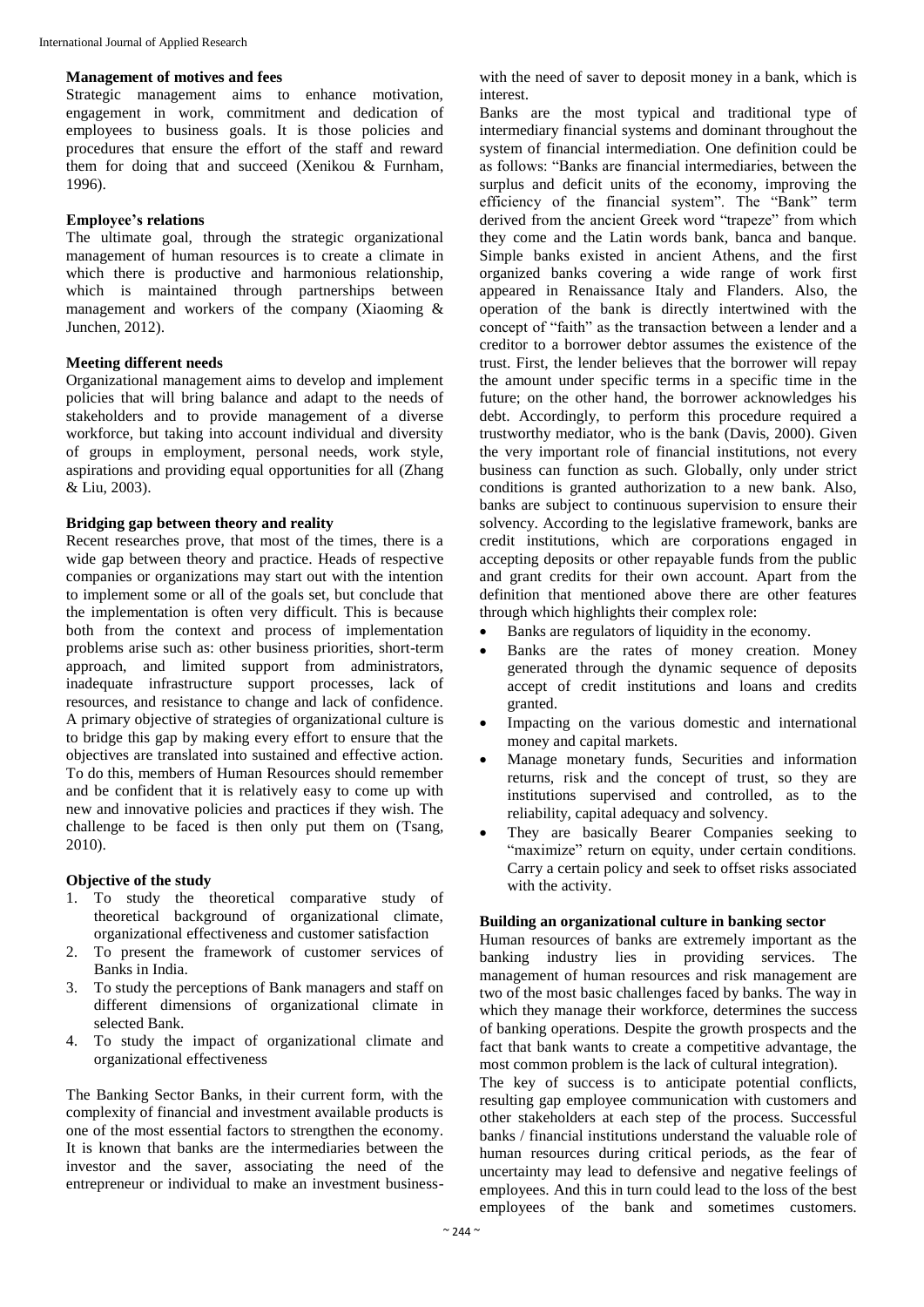Organizational culture of a bank, as a company, is located on the values, attitudes and beliefs. Executives and managers must consider the differences, strengths and weaknesses in the culture of bank and the potential conflicts that may arise, which should be identified and resolved. Ignoring this important task, the task of creating a competitive advantage may be detrimental in the long run. Then, the development and explanation of the aim and objectives it wants to achieve the bank will help in better understanding the role of employees and the new directions to be followed. In this way, employees can feel less anxious about their working environment. Communication is essential and can help people to alleviate unfounded rumors and unnecessary fears and anxieties. Weekly e-mails or corporate meetings allow administrators to set the stage for potential upcoming changes. A monthly newsletter or intranet also can be beneficial. Additionally it is necessary to effectively address a number of areas where it may cause concern, such as allowances, changes that may occur, potential restructuring and its overall impact on employees, customers and other interested parties. The administration should be honest about all the changes that will occur during any process.

In case of a merger, for example, between two banks employees should remember that "merger is a marriage between the two banks, not only in terms of liabilities and assets, but also in terms of the combination of corporate culture". Experience has shown that the failure condition of assessment and care of cultural application can even "derail" mergers. For example, if cultures of the banks are very different, managers and supervisors will need to allow more time to build confidence and introduce and implement any changes. The manpower needs to create a good relationship with the administration and with other members of staff from both banks. When communicating with staff, managers of human resources should be careful in choosing the words they use and they should be completely honest with them. They should not make promises they cannot keep. In addition, staff should always know what supervisors expect of them.

The staff of banking sector must cooperate to handle each change and there should be an understanding that changes take time to implement. The ultimate goal should be to create a good cooperation between employees within the defined parameters. One of the most difficult issues facing human resource management is the dismissal of employees. The primary role of the department of human resources is to assess the needs of the banking organization in the positions "Organizational Culture and Job Satisfaction, in Banking Sector – A Review" 27 www.iaset.us editor@iaset.us to be filled and the skills, knowledge and talents of the staff. In cases of crisis they have to decide how many and which of the existing manpower will remain and they must inform employees who will lose their jobs, and take care to retrain them into labor market. For those who stay, the Heads of human resources should ensure that employees understand the rationale behind the decisions made and have a clear and direct guidance on new roles and responsibilities.

A critical and often overlooked issue is the combination of culture of two different departments of banking sector. To provide the organization success and a good climate of cooperation should be developed camaraderie and optimism to overcome the fear and confusion. Communication is vital and personnel managers should consider the types of

communication between the departments. The human resource department with feedback sessions can help the integration of staff and build confidence in the working relationships.

Ultimately, the success of an organization depends on the people who define it. The adoption of high-performance HR practices and resources before, during and after any potential change may help bank to have a long term success. There have been several studies carried out by examining the relationship between human resource development and strategic human resource management. Studies have shown that both practices regarding the identification results of organizations such as employee satisfaction, but also the profit margin of the bank). The effectiveness of the banking organization does not depend only in financial resources which are available rarely, but mostly depends on the quality and experience of its employees. The differences that exist between two or more banks are dependent on the quality level of their workforce. At the same time, the difference in level of performance depends on the level of development of their human resources. Therefore, the importance of any organization depends on the level of development. The development of human resources working to improve both the group and individual performance, as it focuses on strategic approaches advanced management methods and affects the dynamics and effects of the banking organization, which develops its activities in a complex and dynamic environment.

The development of human potential and resources must be consistent with production technologies and services. The increasing importance of information technology in any business success and the fact that competitive advantage can be gained through the experience of workers has increased the importance of the strategic value of human resource management and human resource development. The development of human resources can lead to the implementation of strategies based on product innovation, quality, cost, and global relocation (Koustelios & Kousteliou, 1998). Economic crisis we are experiencing here in Greece for several years could not leave unaffected our banks. To enable Greek banks to cope with and overcome the banking crisis should have competent people who know very well their purpose and have talent and potential. It is evident by the day that most banks struggle to emerge from the "bottleneck" of crisis. It is likely that the next five years, which is in view, to further complicate the situation, due to the economic downturn and the low wages offered anymore, banks will face difficulty in filling critical positions necessary for the implementation of their strategy. It is widely known that banking sector requires exceptional skills. One of the areas that needed special ability is the rapid growth of emerging markets, which includes the process of absorption and merger. Other areas that require talent and skill is managing the growing complexity, the reduced customer loyalty, the rapidly increasing competition for deposits and the lending crisis. The bank is able to overcome the difficulties of prioritizing the management of talent and skills of employees and their satisfaction. Changing the way the bank manages employee skills can bring improvement and make crisis manageable. The evaluation process taking place every six months between employees and managers has 28 Belias Dimitrios www.iaset.us editor@iaset.us increased active and has shown that employees are a top priority for the bank.